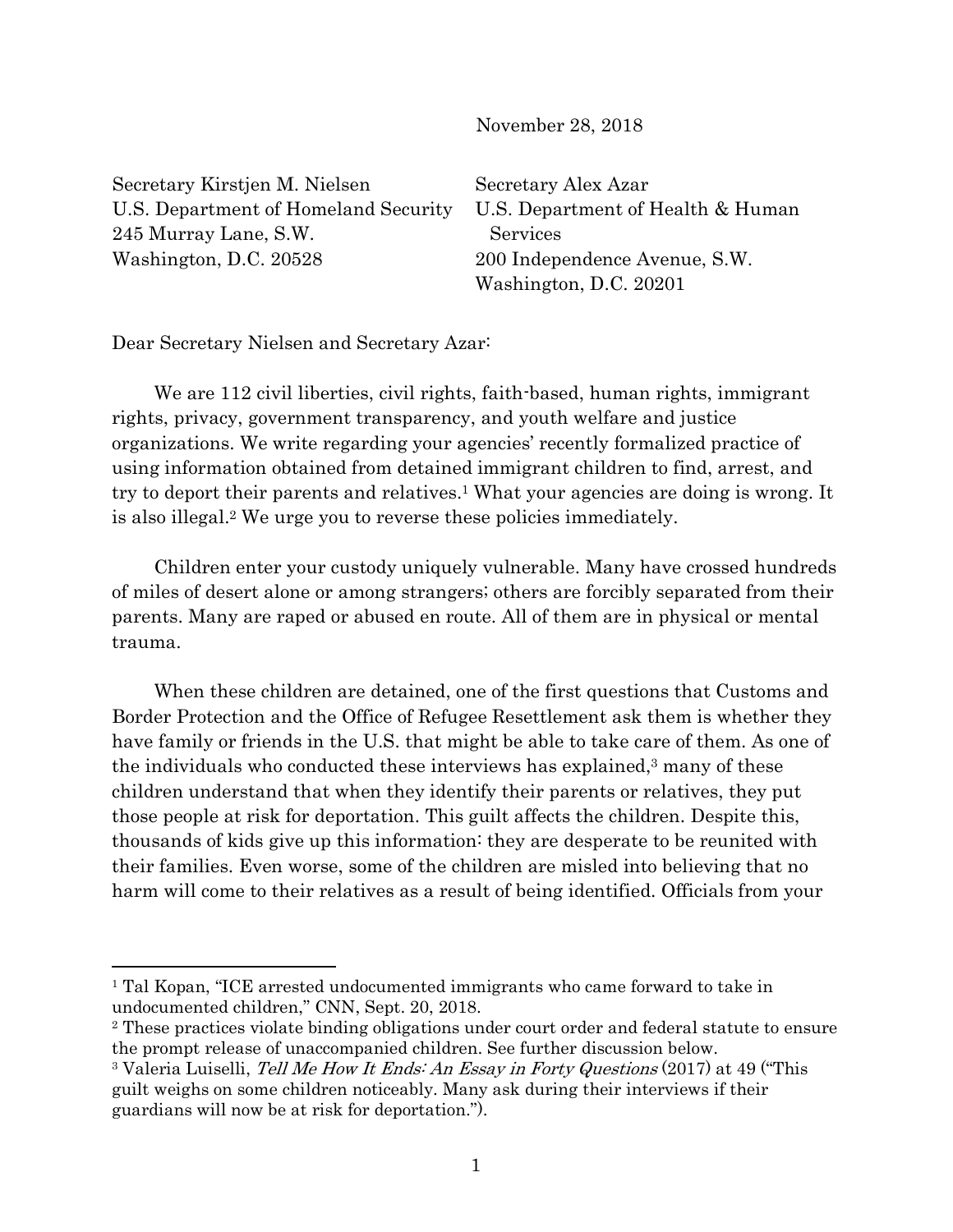agencies reportedly assure the children that they need not worry about the information being used against them.4

This is the reality: Your agencies are taking scared, jailed children who are desperate to see their families, asking them to identify their relatives so that they can be reunited—and then using that data to find, arrest, and deport those families. Under the new policy:

- A seven-year-old child fled Honduras after his father was murdered and his mother abandoned him. His uncle came forward and took him in. ICE agents came to their home claiming that they were checking on the child. With the child watching, the agents arrested the uncle and subsequently placed him in removal proceedings.5
- Two teenage brothers from El Salvador fled to the U.S. to be with their mother after a gang broke into their home and assaulted them. They gave CBP officers their mother's name and address. Soon afterwards, ICE agents called their mother, visited her home, arrested her, and then deported her to El Salvador.6
- A teenager from Guatemala arrived alone at the Arizona border. He told ORR officials to contact his brother, a husband and father of two young children, who was living in New Mexico. ORR officials asked his brother for a range of information, assuring him that it would not be used against him. Soon after the teen arrived in the home, ICE came and arrested his brother. The teen now holds himself responsible for his brother's arrest.7

This practice began in a "surge initiative" from June to August of last year.<sup>8</sup> This spring, your agencies entered into an agreement and sought to issue rules to formalize this practice.9 These rules require, as a default, that every adult in a

<sup>9</sup> Memorandum of Agreement Among the Office of Refugee Resettlement of the U.S. Department of Health and Human Services and U.S. Immigration and Customs

 $\overline{a}$ <sup>4</sup> Kids in Need of Defense, *Targeting Families: How ICE Enforcement Against Parents and* Family Members Endangers Children (2017) (KIND, Targeting Families) at 8.

<sup>5</sup> National Immigrant Justice Center et al., Complaint to the Department of Homeland Security Office of Civil Rights & Civil Liberties, Dec. 6, 2017 (NIJC Complaint) at 8-9; KIND, Targeting Families, at 4.

<sup>&</sup>lt;sup>6</sup> KIND, *Targeting Families*, at 12.

<sup>7</sup> Uriel J. Garcia, "ICE arrests young immigrant's sponsor months after feds assured him he'd be safe," The Santa Fe New Mexican, Sep. 9, 2017; KIND, Targeting Families, at 8-9. <sup>8</sup> NIJC Complaint at 3-4.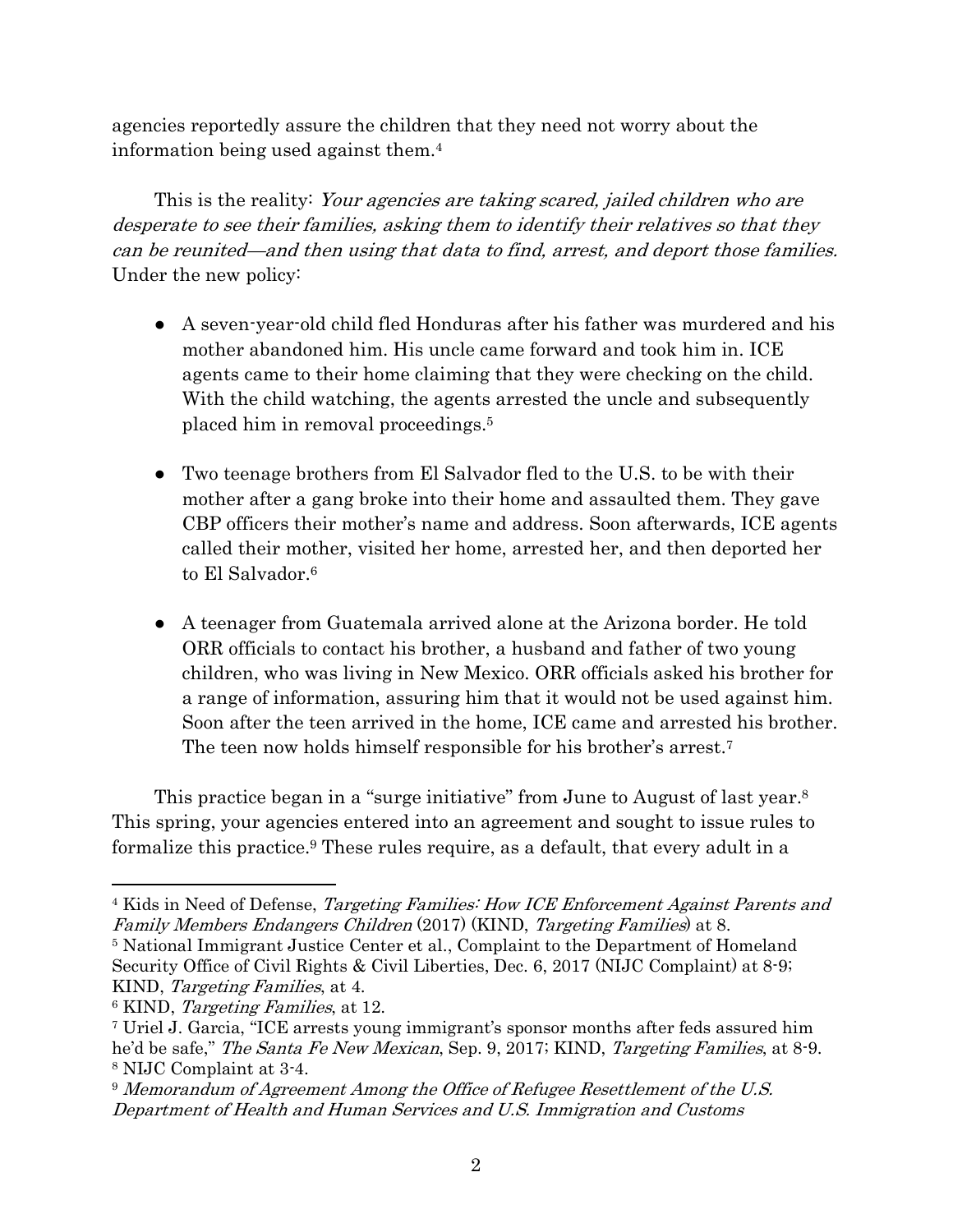prospective sponsor's household provide fingerprints for a criminal and immigration background check. DHS has reserved the right to use this data to find and deport undocumented people that step forward to take care of a child in government custody.10 DHS also deposits their personal information—including highly sensitive biometric data—in a criminal history and immigration verification database with virtually no use or sharing restrictions.11 Your agencies have taken a process designed to protect children and made it into a tool that uses them to find and deport their families.

For decades, your agencies have had binding obligations, under a federal courtsanctioned settlement and subsequent federal statute, to promptly release unaccompanied children, without delay, into the least restrictive setting possible.12 Your policies have the opposite effect, and are therefore illegal. Already, families have become too scared to step forward to sponsor children, and children are already suffering harmful consequences. The government is detaining migrant children for twice as long as this time last year, with reports of children being transferred under cover of night to tent camps where they lack access to schooling and legal services.13

Family separation is a moral and medical catastrophe. The president of the American Bar Association has called systematic family separation "antithetical to our values as a country."14 The American Academy of Pediatrics has said that family separation can "cause irreparable harm," carrying "lifelong consequences for

 $\overline{a}$ 

Enforcement and U.S. Customs and Border Protection of the U.S. Department of Homeland Security Regarding Consultation and Information Sharing in Unaccompanied Alien Children Matters (Apr. 13, 2018); 83 Fed. Reg. 20844 (May 8, 2018).

<sup>&</sup>lt;sup>10</sup> Ibid at 20845-20846 ("The purposes of this system are... [t] o identify and arrest those who may be subject to removal.")

<sup>11</sup> DHS/ICE-007, Criminal History and Immigration Verification (CHIVe) System of Records, 83 FR 20844 (May 8, 2018) at 20845; DHS/ICE/PIA-020(c) ACRIMe, Privacy Impact Assessment Update (Sept. 28, 2018) at 11.

<sup>12</sup> Stipulated Settlement Agreement, Flores v. Reno, No. CV 85-4544- RJK(Px) (C.D. Cal. Jan. 17, 1997) at ¶ 14; The William Wilberforce Trafficking Victims Protection Reauthorization Act, Pub. L. No. 110-457, 122 Stat. 5044, 5078 (2008) codified at 8 U.S.C. §  $1232(c)(2)(A)$ .

<sup>13</sup> Caitlin Dickerson, "Migrant Children Moved Under Cover of Darkness to a Texas Tent City," The New York Times, Sept. 30, 2018; Caitlin Dickerson, "Detention of Migrant Children Has Skyrocketed to Highest Levels Ever," The New York Times, Sept. 12, 2018. <sup>14</sup> American Bar Association, Letter to Attorney General Sessions and Homeland Security Secretary Nielsen, June 12, 2018.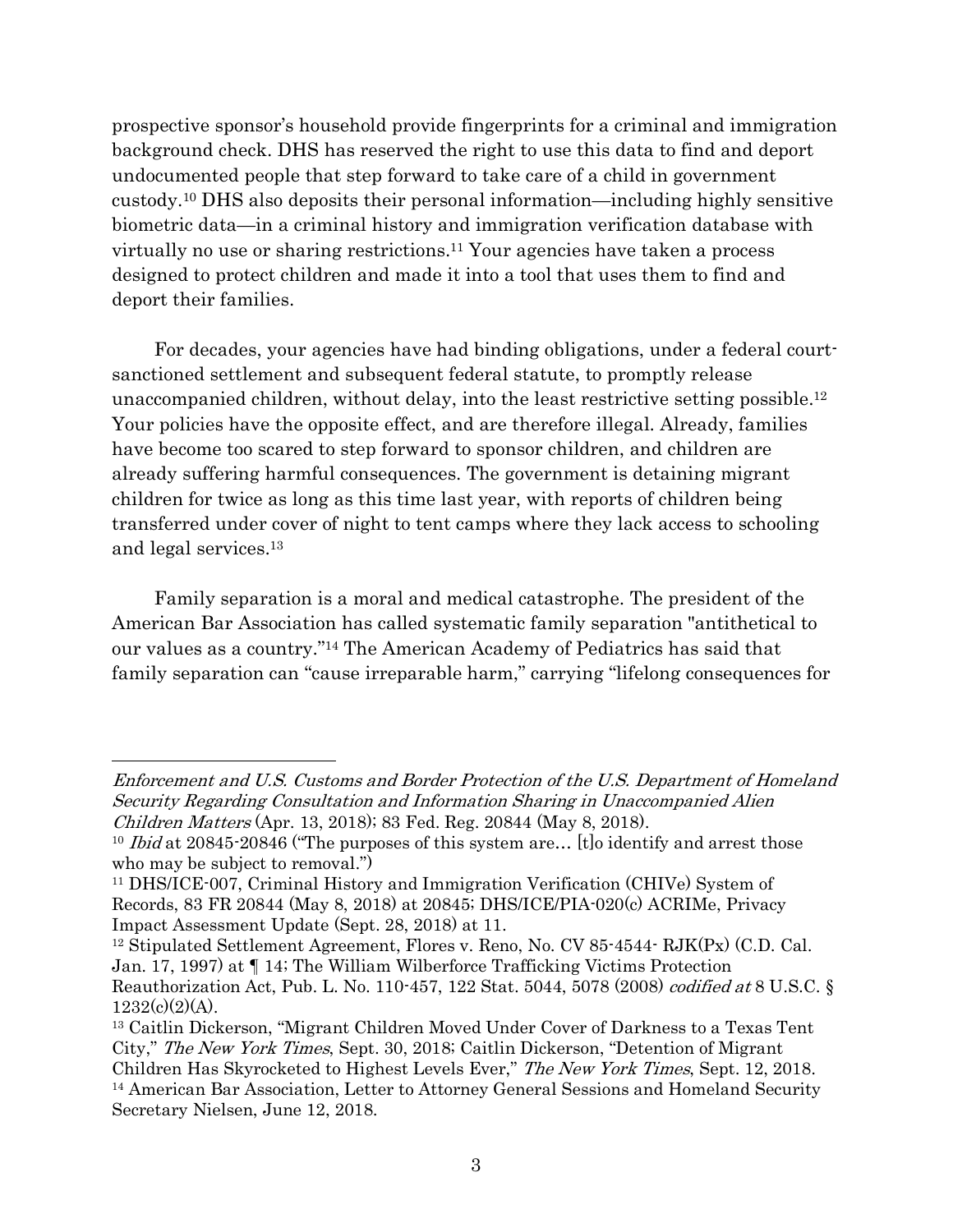children."15 The Inter-American Commission on Human Rights has said the "emotional and psychological impact of detention" put a separated child's rights to family life and personal integrity at risk.16 Your policies will only separate more families, for more time.

American history is marked by notorious instances where vulnerable people gave sensitive information in trust to our government -- only to have it used against them. In the 1940s, the U.S. government promised Japanese Americans that their Census data would be used only for the Census. It then used that data to find and incarcerate them.17 In the 1970s, LGBT servicemembers turned to military chaplains, physicians, and psychologists for help. Those officials then used that information to "out" them and kick them out of the military.18 Those actions, too, were justified by specious claims of security. We now understand them to be abuses of vulnerable people.

We urge you to immediately reverse these policies.

 $\overline{a}$ 

Sincerely,

| 18MillionRising.org                  | Anti-Defamation League            |
|--------------------------------------|-----------------------------------|
| Advocates for Youth                  | Arab American Institute           |
| African American Ministers In Action | Asian Americans Advancing Justice |
| American-Arab Anti-Discrimination    | AAJC                              |
| Committee                            | Athlete Ally                      |
| American Civil Liberties Union       | Bend the Arc: Jewish Action       |
| American Immigration Lawyers         | <b>Brennan Center for Justice</b> |
| Association                          | Campaign for Youth Justice        |
| American Library Association         | Capital Area Immigrants' Rights   |
| America's Voice                      | (CAIR) Coalition                  |
| Amnesty International USA            |                                   |

<sup>&</sup>lt;sup>15</sup> American Academy of Pediatrics, "AAP Statement Opposing Separation of Children and Parents at the Border," May 8, 2018; see also National Academies of Sciences, Engineering, and Medicine, "Statement on Harmful Consequences of Separating Families at the U.S. Border," June 20, 2018 (noting that separation jeopardizes "the short- and long-term health and well-being" of children).

<sup>16</sup> Organization of American States, IACHR Grants Precautionary Measure to Protect Separated Migrant Children in the United States, August 20, 2018.

<sup>&</sup>lt;sup>17</sup> J.R. Minkel, "Confirmed: The U.S. Census Bureau Gave Up Names of Japanese-Americans in WWII," Scientific American, March 30, 2007.

 $18$  See generally Randy Shilts, Conduct Unbecoming: Gays and Lesbians in the U.S. Military (1993).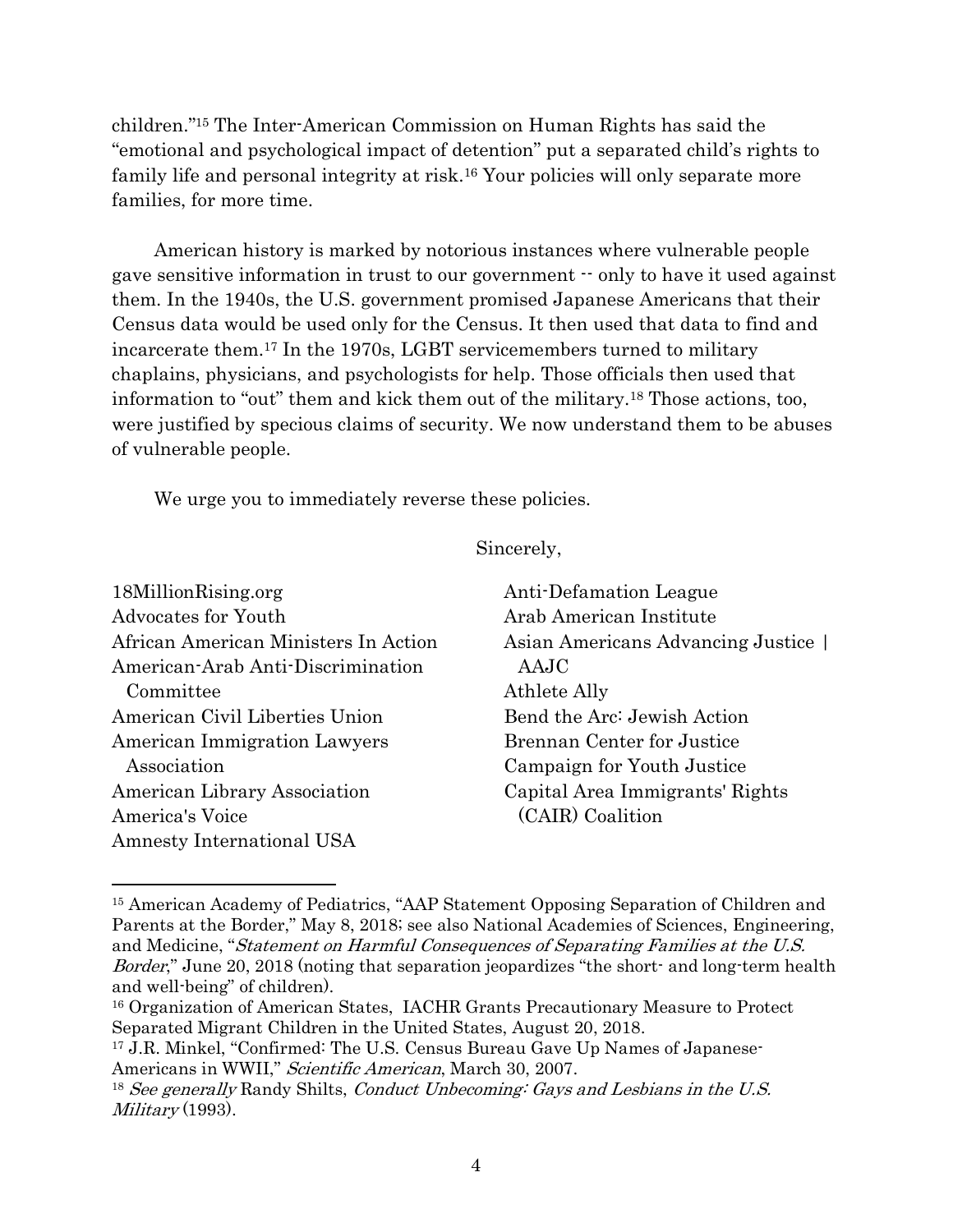Catholic Legal Immigration Network, Inc. Center for American Progress Center for Constitutional Rights Center for Democracy & Technology Center for Law and Social Policy (CLASP) Center for Media Justice Center on Privacy & Technology at Georgetown Law CenterLink: The Community of LGBT Centers Central American Legal Assistance Church World Service Coalition for Humane Immigrant Rights (CHIRLA) Coalition on Human Needs Color of Change Columbian Center for Advocacy and **Outreach** Columbia Law School Immigrants' Rights Clinic Concerned Archivists Alliance (CAA) Conference of Superiors of Men Congregation of Our Lady of Charity of the Good Shepherd, US Provinces Constitutional Alliance Council on American-Islamic Relations Defending Rights & Dissent Demand Progress Densho Deportation Defense Legal Network Detention Watch Network Electronic Frontier Foundation Electronic Privacy Information Center Equality California Equality North Carolina Faith in Public Life

Florence Immigrant & Refugee Rights Project FORGE, Inc. Franciscan Action Network Fred T. Korematsu Center for Law and Equality Free Press Freedom for Immigrants Freedom Network USA Government Accountability Project Government Information Watch Haitian-Americans United for Progress Hispanic Federation Human Rights First Immigrant Legal Advocacy Project In Our Own Voice: National Black Women's Reproductive Justice Agenda Institute for Women in Migration Interfaith Worker Justice International Refugee Assistance Project (IRAP) at the Urban Justice Center Japanese American Citizens League Japanese American Service Committee Justice For Our Neighbors East Texas Latin America Working Group Lawyers Committee for Civil Rights Under Law Leadership Conference of Women Religious Leadership Conference on Civil and Human Rights Legal Aid Justice Center Make the Road New Jersey Media Mobilizing Project Migrant Center for Human Rights Mijente